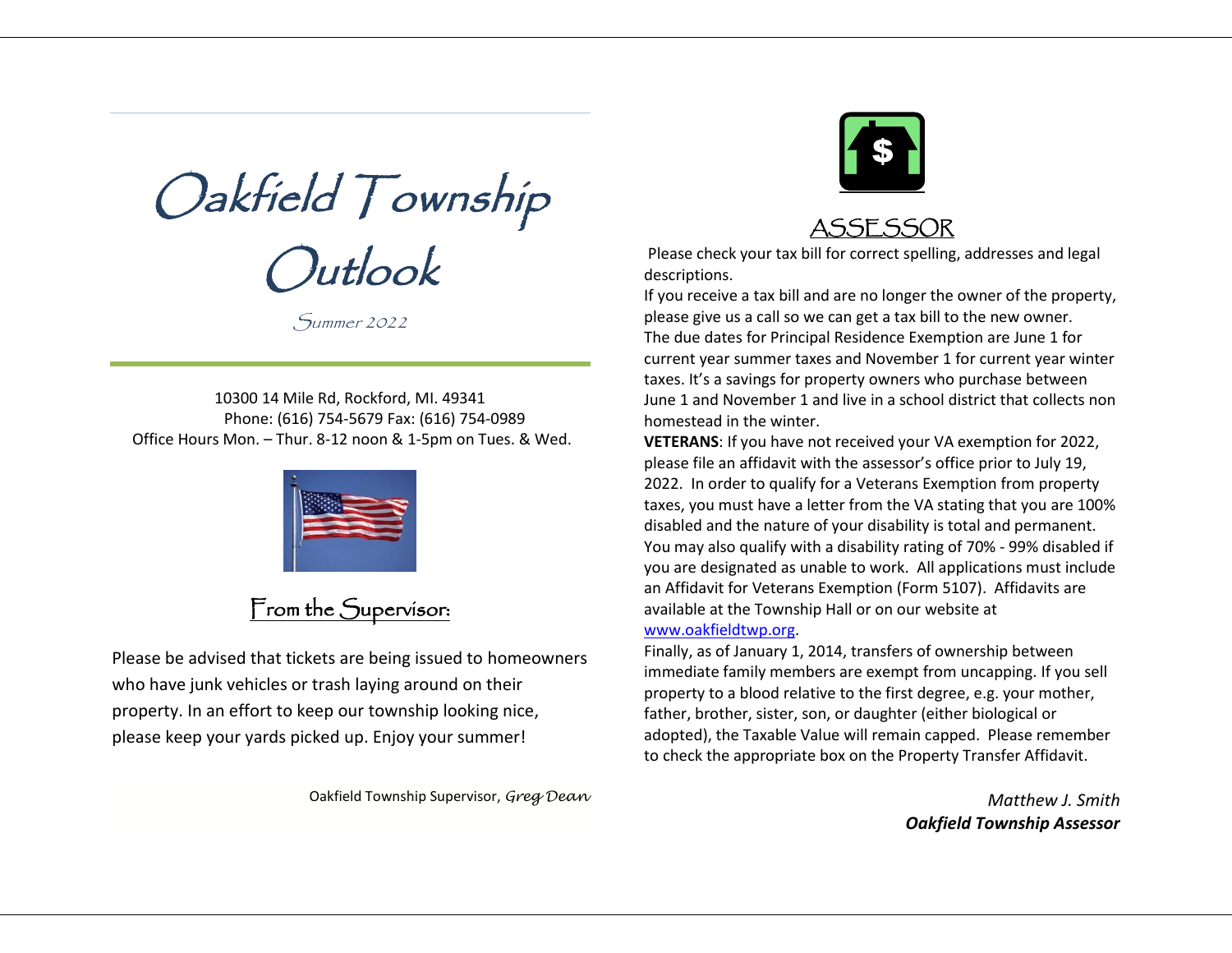

We hope you are having a great spring/summer. It is almost time to send tax bills once again, so we wanted to send out some reminders.

#### **2022 SUMMER TAXES ARE DUE JULY 1 AND PAYABLE UNTIL 5:00 PM ON WEDNESDAY, SEPTEMBER 14, 2022 WITHOUT INTEREST.**

PAYMENT OPTIONS:

- Check or money order is preferred. Please write legibly and include parcel number(s) and telephone number. Payments made through your bank bill pay DO NOT arrive at the township on the date you pay them. Please allow enough time for mailed payments to reach the township before the deadline. **POSTMARKS WILL NOT BE ACCEPTED AS ON TIME PAYMENTS.** If your check is not honored by the bank, the tax is considered unpaid and will be restored to the tax roll without further notice.
- If paying with cash, please pay with the exact amount.
- The township is now accepting credit card payments. These can be paid online, in person, or over the phone. **There will be a fee for using this service.**
- For your convenience, you are able to pay your taxes online using a credit card or e-check. Click on the link on Oakfield Township's website. **Again, there is a fee for these services.**
- If you want a **receipt**, please enclose **both portions of the tax bill** with your check and a **stamped, self-addressed envelope**. We will return the top portion.
- Oakfield Township office hours are Monday Thursday from 8:00 AM – 12:00 PM and Tuesday & Wednesday from 1:00 PM – 5:00 PM. The township office is closed on Fridays.
- We will be open 8:00 AM 5:00 PM on Wednesday, September 14, 2022 for tax collection.

THERE ARE A FEW IMPORTANT THINGS TO CHECK WHEN YOU RECEIVE YOUR TAX BILL.

### **ESCROW ACCOUNTS FOR TAXES**

If your taxes are paid from an escrow account, your copy of the tax bill should arrive on white (instead of colored) paper and state, "A copy of this bill has been sent to your mortgage provider". If this message does not appear on your tax bill, **you** are responsible for paying. You should contact your mortgage holder and resolve the problem.

### **PRINCIPAL RESIDENCE EXEMPTION (PRE)**

Look in the top section of your bill under "Tax Detail" to verify you have the 100% Principal Residence Exemption (PRE). If you qualify, and the exemption is in place, the tax detail portion of your bill will state "PRE % 100.000". By State of Michigan standards, you must own and **occupy** your home on or before June 1<sup>st</sup> of the current year, and it must be the only property for which you have filed. If you think you qualify for a PRE and don't have it, please contact our assessor, Matthew Smith, at 754-5679. The exemption reduces the School Operating Tax for **Cedar Springs** and **Rockford** School Districts on the **summer** bill, and Greenville, Belding and Rockford School Districts for the winter bill.

### **SUMMER TAX DEFERMENT**

Qualifying seniors may apply for a summer tax deferment. This will defer payment of the summer tax until the winter taxes are due. Please contact the treasurer's office for more information.

### **REVIEW YOUR TAX BILL FOR ACCURACY**

Please read and review your bill for accuracy. Are your name and address correct? Is your PRE up to date? If you have moved and still own the property, please notify the township of your change of address. YOU ARE RESPONSIBLE FOR THE TAXES EVEN THOUGH YOU DON'T RECEIVE THE BILL BECAUSE OF A WRONG MAILING ADDRESS. We strive to keep all information current, but with continued activity of sales, building, and parcel splits, errors can occur. Some changes take time to clear through the system, so if you have a question on your parcel, please call our office for confirmation of status.

\*\*If you find any discrepancies on the bill or have any questions, please contact us immediately via phone (616)754-5679 or email [info@oakfieldtwp.org](mailto:info@oakfieldtwp.org) or [treasurer@oakfieldtwp.org.](mailto:treasurer@oakfieldtwp.org)

### **THE LAST DAY TO PAY TAXES WITHOUT INTEREST IS SEPTEMBER 14 th, 2022 at 5:00 PM.**

*Betsy N. Koett, Treasurer Amy Christensen, Deputy Treasurer*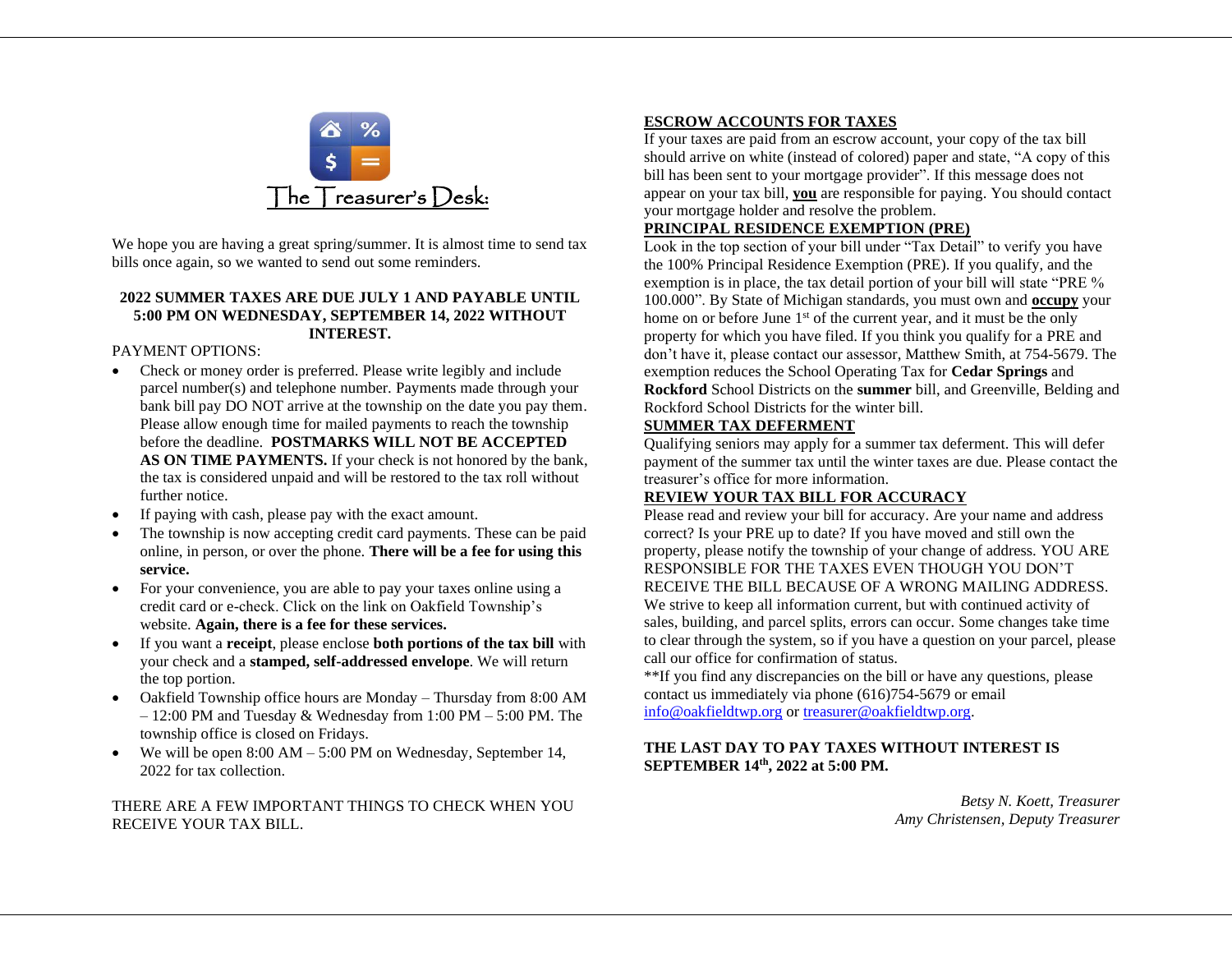

Prepare now for the upcoming election year in 2022! Our elections will be held August 2 & November 8 from 7 am to 8 pm. ALL registered voters are now eligible to vote absentee if you have met the photo ID rule when you registered to vote. Absentee voting is a method of voting in which you can receive and mark the ballot before Election Day.

- Absentee voting applications are available 75 days before each election. Ballots are available 45 days prior to each election
- Submit an application for a ballot to your Township Clerk's Office.
- We will issue a ballot to you once we have your application processed and ballots are available.
- You can review the candidates and proposals and mark your vote(s) at your leisure.
- Once you have made your selection(s) on the ballot, seal it in the return ballot envelope. The ballot envelope must be signed by the voter ONLY.
- The Clerk's Office **MUST** receive the ballot no later than 8 pm on Election Day.
- The absentee voting process can take place in person, by mail, or by using the drop box.
- The Absent Voter Processing Board will count the absentee ballots on Election Day. YES, they do get counted!

If you want to vote absentee in future elections, we can add you to a permanent absent voter list.

We will mail an application to you before each election. If you want to vote absentee in that election, complete the application and return it to the Clerk's Office. If you'd rather vote in person at your precinct or not at all, you may dispose of the application.

### **In order to be placed on the Absent Voter list, you may do one of the following:**

- 1. Complete the Absent Voter form.
- 2. Call the Clerk's office at 616-754-5679
- 3. Email a request t[o clerk@oakfieldtwp.org](mailto:clerk@oakfieldtwp.org) (include your name, address and date of birth).



Enjoy your Summer!

*Sue Trainer, Clerk Ashlee Vanderkooi, Deputy Clerk*

## 2022 Oakfield Community Blood Drives

Oakfield Township continues to sponsor our blood drives in partnership with Versiti Blood of Michigan. The dates for the remaining blood drives for 2022 are July 6, September 7, November 2 and December 28 from 1:00-5:30 pm. Each donation has the potential to save 3 lives. To sign up online, go to [https://donate.versiti.michigan.org/donor/auth/signin.](https://donate.versiti.michigan.org/donor/auth/signin)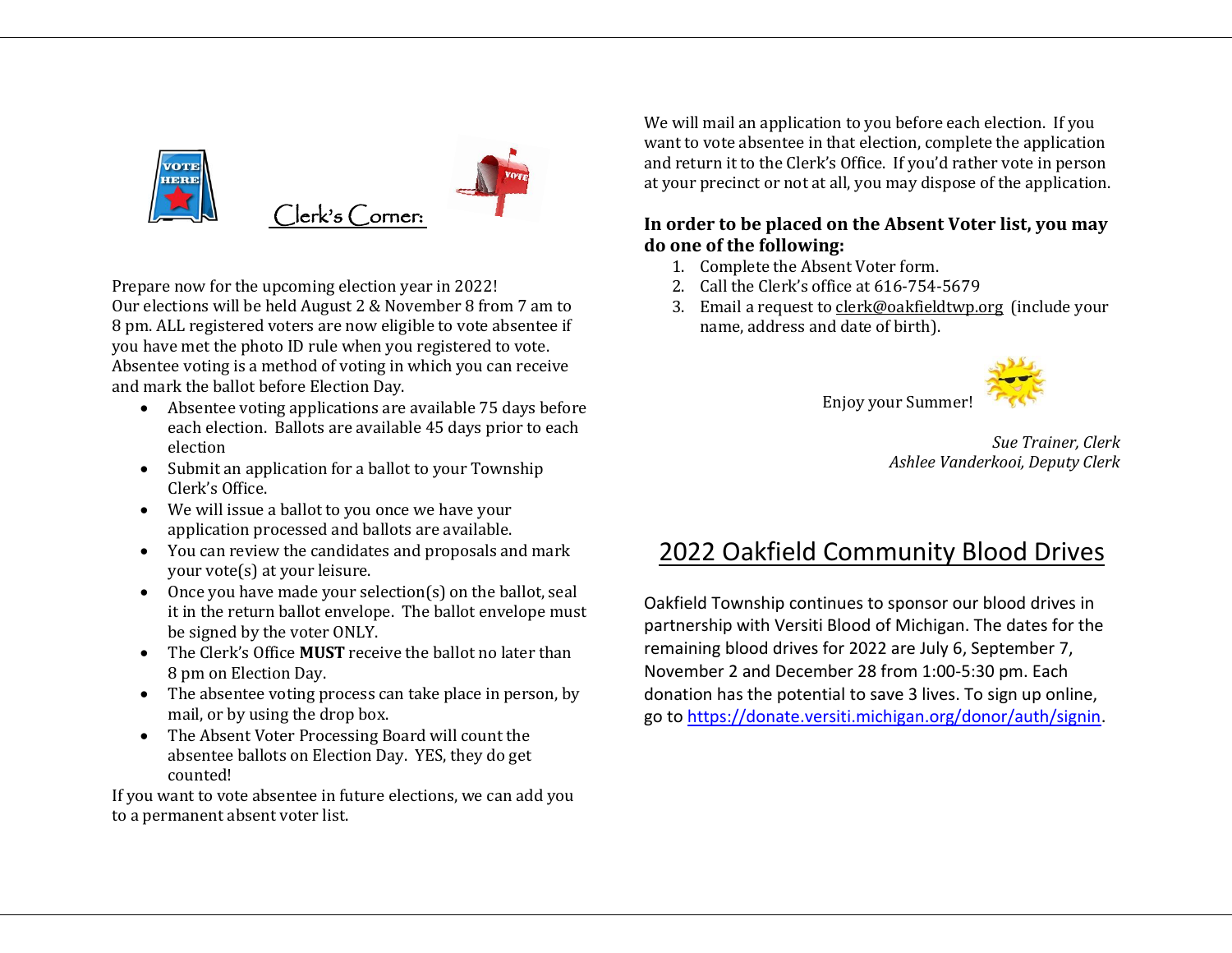

## Fire Department:

When doing your yard cleanup, if you plan to burn brush, leaves, or any other yard waste, you must have a burning permit. Permits are easily obtainable. You can do one of the following:

- Call the Fire Station and speak with the Fire Chief, providing the dates you will be burning and type of materials you plan to burn.
- Fill out the burn permit application online at www.oakfieldtwp.org in the Fire Department under the Departments & Services tab.

Please check the sign in front of the Township Hall for the daily Fire Danger Classification to help with your decision on when to do your burning.

If you have any questions about these items, please feel free to call me at any time and I will be glad to provide you with more information.

> Sincerely, *Samuel Peterson*, Fire Chief

## Firefighters' Auxiliary Newsletter

We are looking for new members. We have 4 meetings per year, along with a couple of fundraisers and community projects. The remaining meetings are June 7, September 6, and December 6 at 6 pm at the fire station. Please consider joining us. For more info, please contact Becka Merren at becka.merren17@outlook.com or Meredith Harter at meredith.harter@icloud.com.

We had another successful spring flower sale. Thank you to all who purchased from us. The flower baskets, from Kraker Greenhouse of Allendale are always lush and beautiful. Funds from this sale are used for purchasing extra items for the department, such as white board and supplies, dress uniform shirts and radio straps.

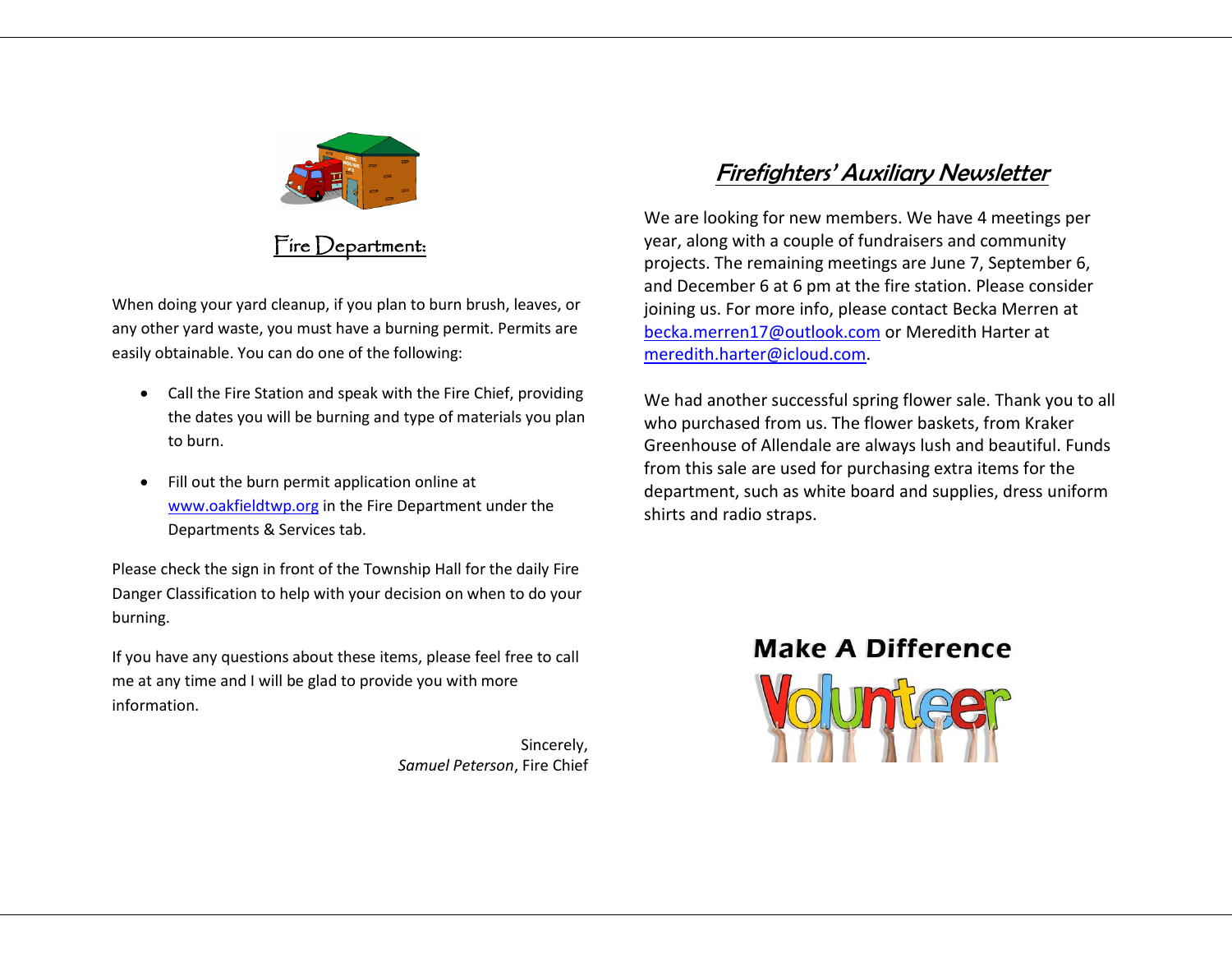

# Oakfield Historical Commission

Have you ever visited your Oakfield Township Museum? It's YOURS because you live in Oakfield Township! It's located on Podunk Road, south of M-57 and is open fourth Sundays from 2-4 pm during June through September.

It's full of wonderful discoveries about the rich history of our township…our early pioneers, churches and schools…the three communities that were a part of the township…the history of the museum building itself…AND MUCH MORE!

But all this isn't possible without people to make it available. The township Historical Commission is responsible for making the museum function, but volunteers are desperately needed to make it really succeed! WE NEED YOU! We don't want the museum to close!

Do you like history? You'll love learning more about your township and neighborhood!

Do you like genealogy? We have lots of records to search and research!

Do you like people? We meet lots of nice visitors at the museum when we host!

Are you artistic? We need people to create displays and exhibits!

Do you like keeping records? We need people to help create documentation of artifacts!

Do you like performing? We'd like to do some historical programs about the past!

If you like to plan, maybe you can serve on the Historical Commission itself!

Let us know what you like to do, and we can find a way for you to use your time and talents!

To learn more, stop by the museum when it's open or call Sharon Bouck, 616-754-4553.

We'd love to hear from you!

Oakfield Township Historical Commission: Steve Tower, Ray Salyer, Sharon Bouck, Ed and Alice Jackson, John Frueh, Carolyn Balko